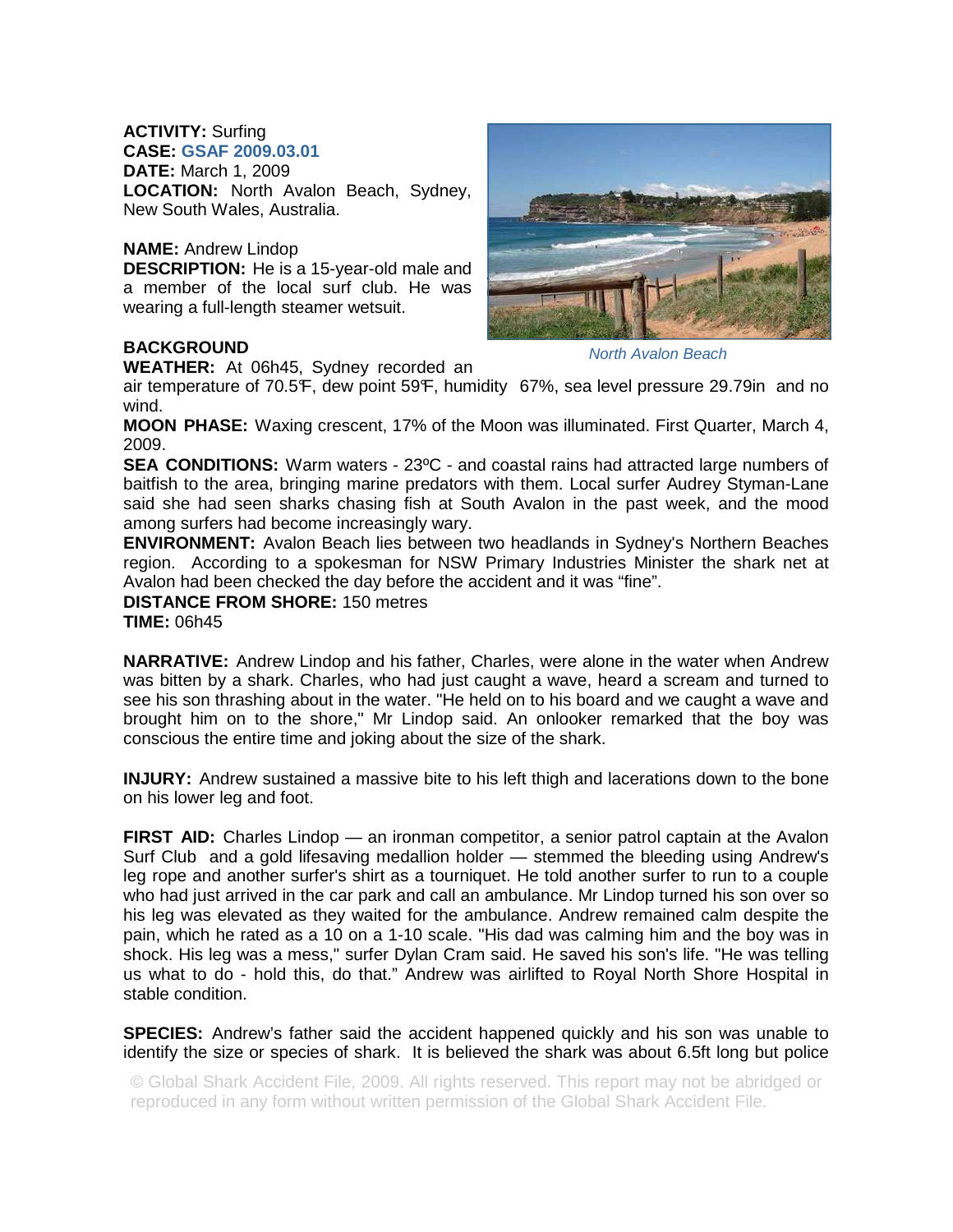have yet to determine the species responsible. After the accident, police closed five beaches on Sydney's northern peninsula. A surf lifesaver helicopter mounted an aerial search for the predator, but failed to spot the shark. Later, Maroubra beach, to the city's south, was closed and scores of swimmers herded out of the water after an unconfirmed report of another shark accident.

In the wake of this accident, the third in Sydney in as many weeks, the NSW government came under fire for failing to protect swimmers. The NSW opposition questioned the state of shark nets off the city's beaches. "We have a situation that shark nets are deteriorating, the minister has not renewed the quota on catching sharks, and the time of the Westpac shark (aerial) patrol has been cut," opposition industry spokesman Duncan Gay said.

But NSW Primary Industries Minister Ian Macdonald said aerial surveillance was ineffective at dawn and dusk, when all three recent accidents occurred, as neither helicopters nor fixed-wing planes could spot the predators at those times. "That's why the government is focused on its shark meshing program, and resourcing our lifeguards with better equipment," Mr Macdonald said in a statement. "There is no doubt the shark meshing program we have in place on 51 beaches from Newcastle to Wollongong is extremely successful, with only one fatal shark attack on a meshed beach in NSW since the program began in 1937." The shark net at Avalon had been checked the day before the attack and was fine, a spokesman for Mr Macdonald said. The minister's office also said about 95 per cent of the government's shark fishing quota consisted of harmless shark species, so increasing quotas would not prevent attacks. "Great whites aren't included in it, they are protected," his spokesman said.



Andrew Lindop, 16, and his father Charles have urged the Government to set up a communication system so surfers can make informed decisions. Photo: Frank Redward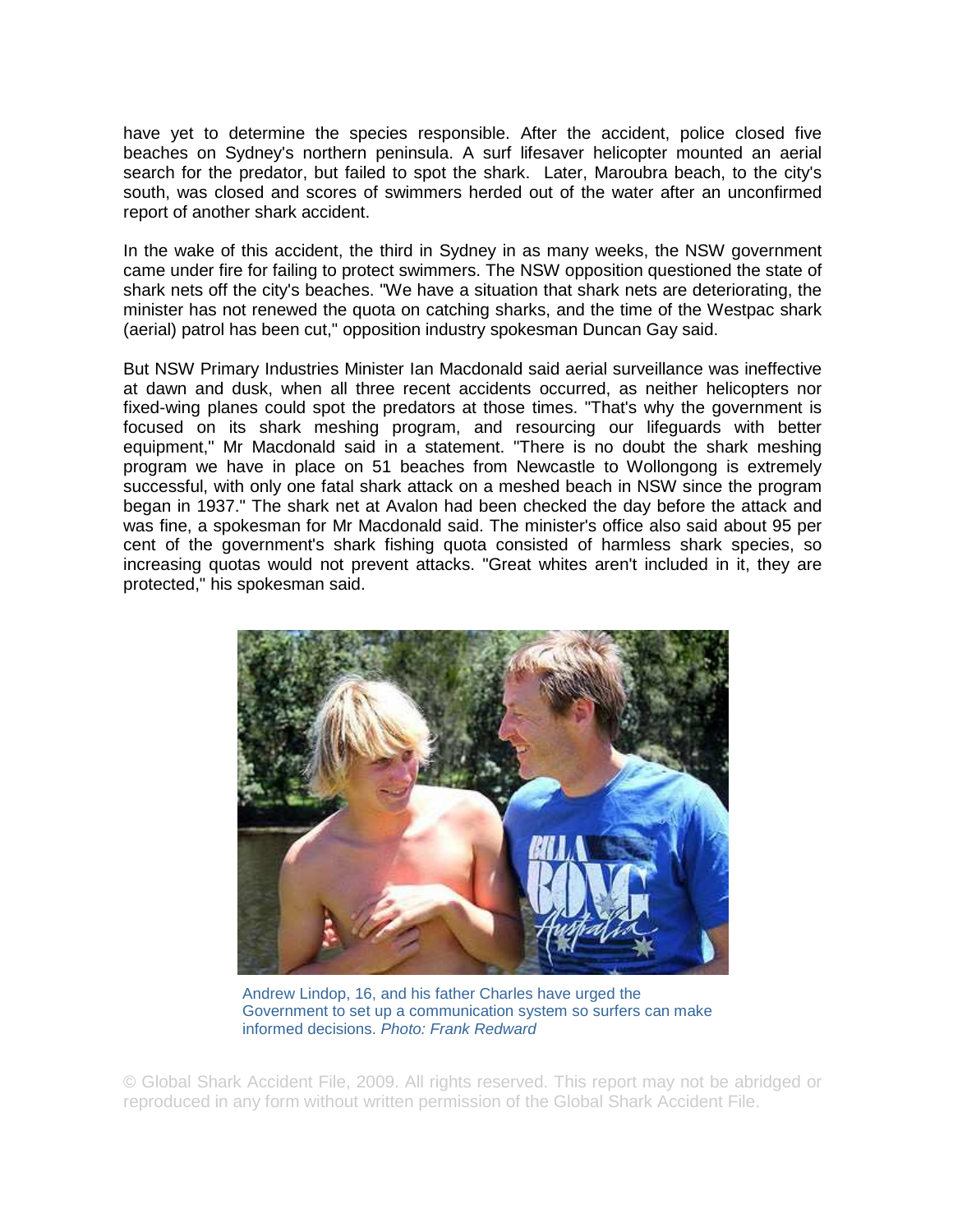## **Another shark attack hits Sydney**

A young surfer has suffered severe leg lacerations in a shark attack on Sydney's northern beaches.

A NSW ambulance spokesman said a boy was being airlifted to hospital after being attacked in the water at the northern end of Avalon Beach, in the city's north, about 6.45am (AEDT).

'A young male has suffered severe upper leg injuries,' the spokesman told AAP.

Gordon Aspinall from the NSW Ambulance Service later said the boy had lacerations to his thigh.

'The boy is being airlifted to Royal North Shore Hospital,' Mr Aspinall told Network Seven.

'It's hard to ascertain the extent of the damage but the young boy is in a stable condition.

'The young lad was surfing with his father, that's all I know at this stage.'

Nick Miller from the Avalon Beach Surf Lifesaving Club said the surfer was in the water with his father when the shark attacked.

'The father and son were out surfing this morning. They are members of our surf club as well,' Mr Miller told ABC Radio.



Top photo taken from Andrew's MySpace

'The quick news I got, without being a ghoul, is that it attacked his young son.

'It got him around the top of his leg and his calf muscle and the father came in and dragged him in.

'They've just taken him to hospital in a helicopter.'

It is the third serious shark attack in Sydney in less than three weeks.

Navy clearance diver Paul de Gelder was lucky to survive after being mauled by a 2.7-metre bull shark off Garden Island, in Sydney Harbour, on February 11, causing him to lose a hand and leg. Just a day later, 33-year-old surfer Glenn Orgias was attacked by a 2.5m great white that shook him and nearly severed his left hand.

The Sydney Harbour Swim Classic is scheduled to go ahead on Sunday despite the two attacks.

**SOURCE:** Sky News, Sunday March 1, 2009,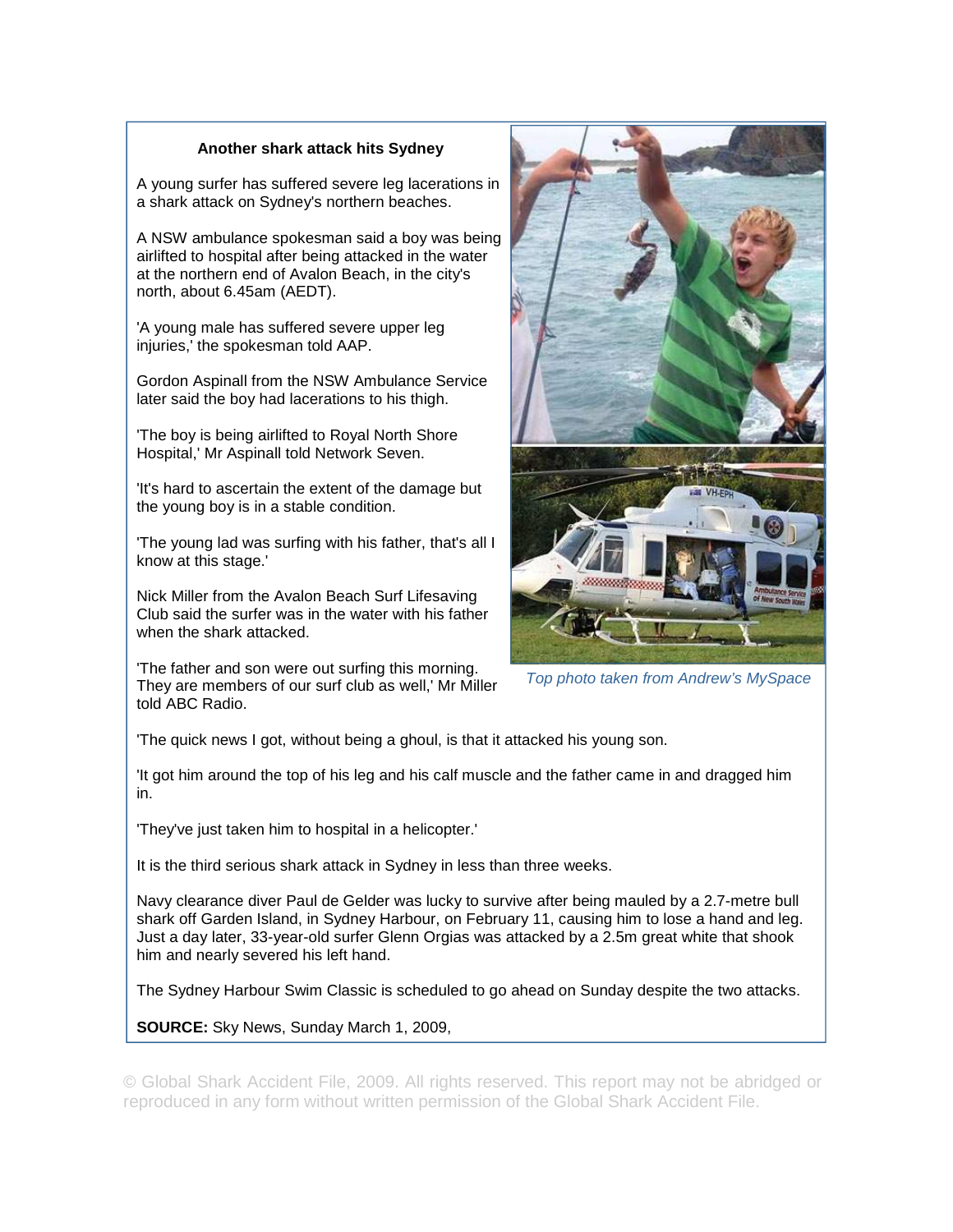## **Teen bitten on leg in Sydney shark attack**

There has been another shark attack on Sydney's northern beaches.

Ambulance crews were called to the scene at Avalon Beach where a 15-year-old boy was bitten on the leg.

A spokesman for the New South Wales Ambulance Service, Brett Garvy, says they found a young man with severe leg injuries.

"We 're not sure if he was on his own at this stage but he's suffering upper-right thigh injuries which are quite severe and paramedics are frantically working on him and currently waiting for him to be airlifted out of there," he said.

Witness David Rundle says the boy has multiple injuries.

"He's got a wound on the thigh which is around about the spread of your hand, he's got a wound on the top of the leg muscle just under the knee which is about the size of your fist and then he's got a wound right on the ankle as it joins the foot which is about half the size of the fist," he said.

Vic Miller from the Avalon Beach Surf Life Saving Club says the young man's father dragged him to the shore after he was attacked while surfing.

"I think it was lucky the father is a member of the surf club so he didnt panic and he came in and got things organised," he said.

Mr Miller says no one else was in the water at the time of the attack. There were two other shark attacks in Sydney waters last month.

### Sydney Harbour Swim

Organisers of today's Sydney Harbour Swim are playing down fears of further shark attacks, after a Navy diver was mauled two weeks ago.

More than 500 competitors are expected to take part in the race, which starts on the Opera House steps.

The event's organiser, Adam Wilson, says shark spotters and underwater patrols are some of the extra measures being taken to protect entrants.

"Really, they're not going to spot anything. They're on the course during the day just in case we do need to help anybody get out of the water or bring them into one of the rubber boats," he said.

"These are the general public swimming in this so we've got to make sure for their safety more so than what's in the water, we're looking after the swimmers."

**SOURCE:** ABC News,

http://www.abc.net.au/news/stories/2009/03/01/2504173.htm?section=australia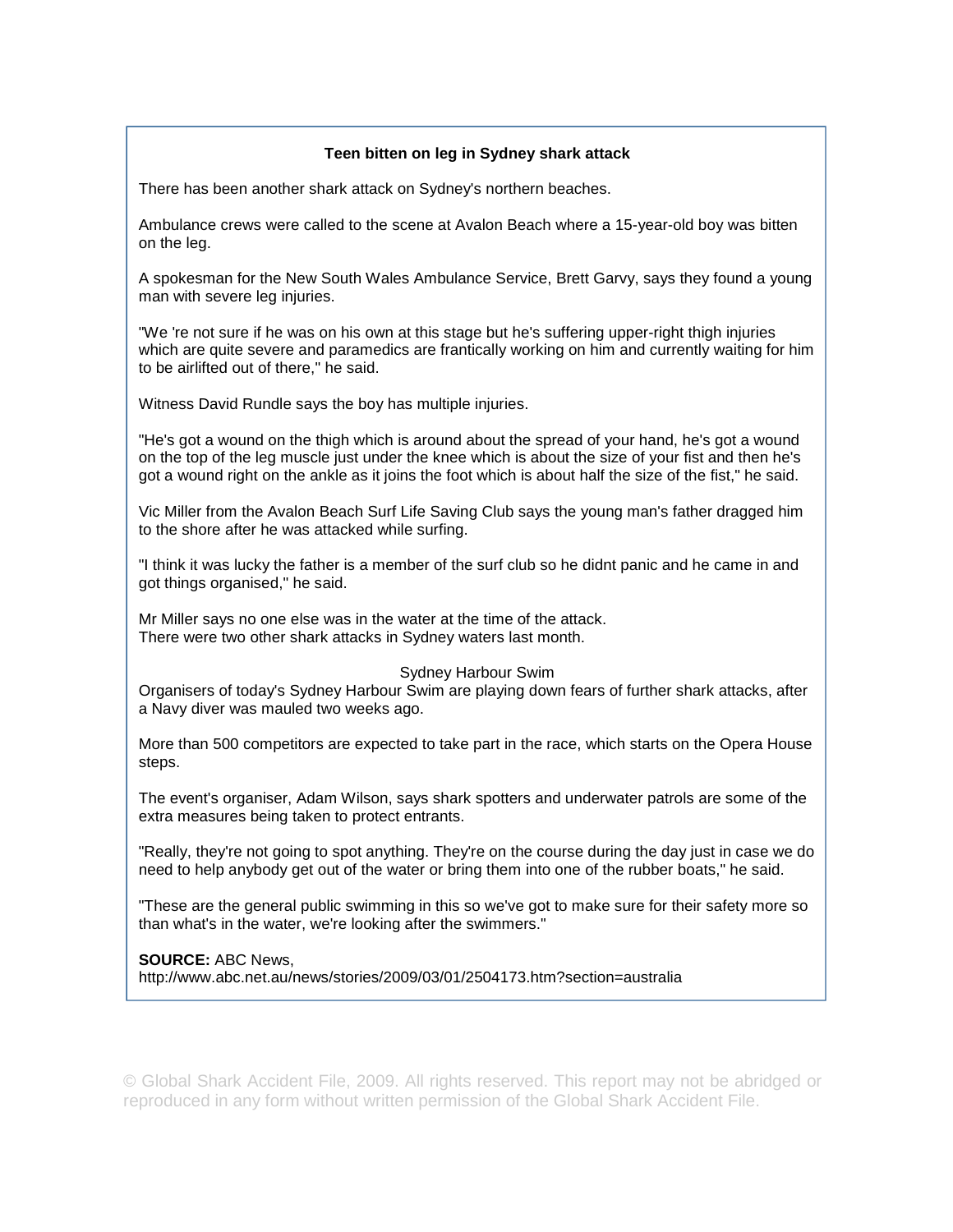

## **Shark attack at Avalon Beach in Sydney**

**TEENAGE surfer Andrew Lindop will undergo surgery after suffering severe leg lacerations in a shark attack on Sydney's northern beaches.** 

A NSW ambulance spokesman said a Andrew, 15, was airlifted to hospital after being attacked in the water at the northern end of Avalon Beach, in the city's north, about 6.45am today.

"A young male has suffered severe upper leg injuries,'' the spokesman said. Gordon Aspinall from the NSW Ambulance Service later said the boy had lacerations to his thigh.

"The boy is being airlifted to Royal North Shore Hospital,'' Mr Aspinall told Network Seven. "It's hard to ascertain the extent of the damage but the young boy is in a stable condition.

"The young lad was surfing with his father, that's all I know at this stage.'' Nick Miller from the Avalon Beach Surf Lifesaving Club said the surfer was in the water with his father when the shark attacked.

"The father and son were out surfing this morning. They are members of our surf club as well,'' Mr Miller told ABC Radio. "The quick news I got, without being a ghoul, is that it attacked his young son. It got him around the top of his leg and his calf muscle and the father came in and dragged him in. They've just taken him to hospital in a helicopter.''

Onlookers wrapped the teenager's wounds in beach towels before

emergency services arrived. A teenage boy told Channel 7 he watched the aftermath, with ambulance officers treating the boy on the beach. "They were just tending to them and we were just watching from up here thinking what's happened," he said. "And then, on the way here, a surfer said there had been a shark attack."

The father said the attack happened quickly and his son was unable to identify the size or species of shark, Seven said. No one else was in the water at the beach at the time. But a short time later, life savers had to call a swimmer out of the surf. The beach remains empty, with swimmers and surfers warned not to enter the water.

It is the third serious shark attack in Sydney in less than three weeks. Navy clearance diver Paul de Gelder was lucky to survive after being mauled by a 2.7-metre bull shark off Garden Island, in Sydney Harbour, on February 11, causing him to lose a hand and leg.

Just a day later, 33-year-old surfer Glenn Orgias was attacked by a 2.5m great white that shook him and nearly severed his left hand.

The Sydney Harbour Swim Classic is scheduled to go ahead on today despite the two attacks.

**SOURCE:** Chelsea White, The Sunday Telegraph, March 1, 2009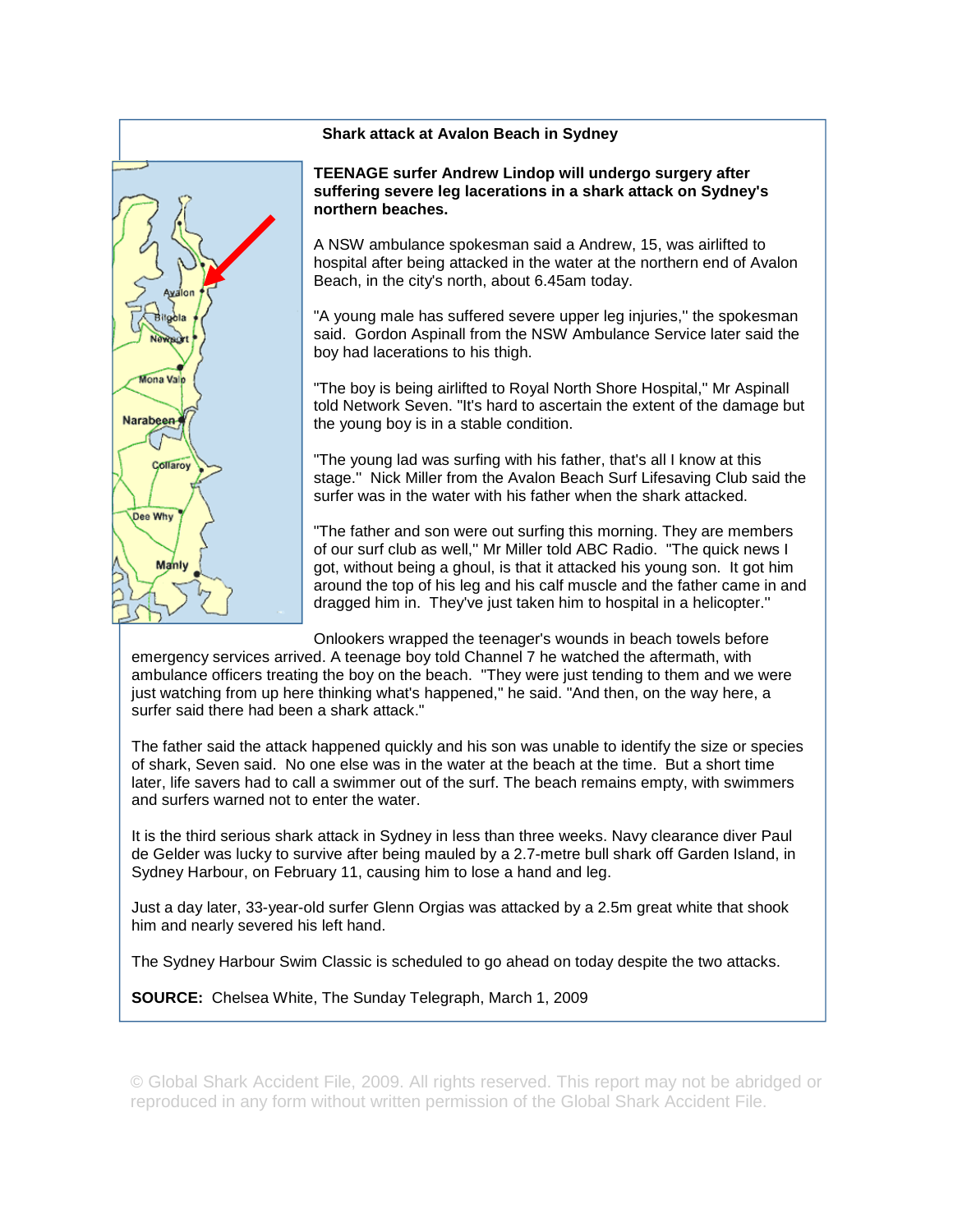### **Blame laid over shark attacks**

Surfwatch Australia director Michael Brown today criticised the NSW Government for responding slowly to shark attacks and sightings. "The Government's shark spotting and surveillance measures are non-existent," Mr Brown said, as the victim of Sydney's third shark attack in three weeks recovered in hospital. "I don't think they're particularly well organised when it comes to responding to this type of situation."

**NSW attacks this year** His patrol saw no sharks or visible fish activity when it went out today, he said. "Everything is looking very calm this morning," Mr Brown said. "Yesterday there was a lot of bait fish activity ... but this morning things are looking very quiet and there doesn't seem to be a lot of bait fish in the water."

NSW Department of Primary Industries shark biologist Vic Peddemors rejected calls for increasing aerial patrols over Sydney beaches. "It's a well proven fact that aerial surveys do not work," he said. "Yesterday they knew there was a shark in the area. They were out there soon afterwards and no one spotted it. "If [aerial patrols] are so effective how come they weren't able to sight the shark that did the damage yesterday?"

**Victim making jokes: sister** Andrew Lindop, the teenager mauled off a northern Sydney beach yesterday, is making jokes from his hospital bed after undergoing emergency surgery, his sister says. Andrew, 15, was attacked by a two-metre long shark during an early morning surf with his father off Sydney's North Avalon beach yesterday. His father, Charles, got the wounded boy to shore after the shark bit his left thigh to the bone. Andrew was taken to Royal North Shore Hospital (RNSH) where today he was in a satisfactory condition in a general ward after undergoing a four-hour operation.

His sister Sarah, 16, said the surgery had gone well, although he might need more later in the week. "He's been really, really brave," she told the Seven Network. "He's joking and stuff. He's in really good spirits. I don't know how much of all of this he'll remember, but he's doing really well." Sarah said Andrew routinely went for a surf in the morning. "It was lucky dad was there because often he would go out by himself," she said. "There's been a lot about [the danger of] going out really early and stuff but at the end of the day it's everyone's routine here. That's what the culture is." Sarah said she still couldn't believe the attack had happened and many people were in shock. She said she had never seen a shark before and the attack would not keep her out of the water. "We all spend a lot of time down here," she said. "I don't know how great it will be but we'll get back in there."

**Great white?** Mr Peddemors said there was a good chance the shark was a great white but speculation was unhelpful. "I'm just amazed that people just say it's a great white ... it could be one of any three species out in the open ocean," Dr Peddemors said, referring to the great white, bull and tiger sharks, the only three capable of eating large mammals.

Dr Peddemors will visit Royal North Shore Hospital today to examine photographs of Andrew's wound. "The Royal North Shore surgeons took photographs for me and I imagine I'll look at those today," Dr Peddemors said. "From that we can hopefully reconstruct the attack sequence, get an idea of the type of shark involved and, if there's sufficient information, then the approximate size of the shark involved."

**Net checked day before** On average, about six sharks a month are caught in the nets off Sydney. "The nets aren't deteriorating," a spokesman for NSW Primary Industries Minister Ian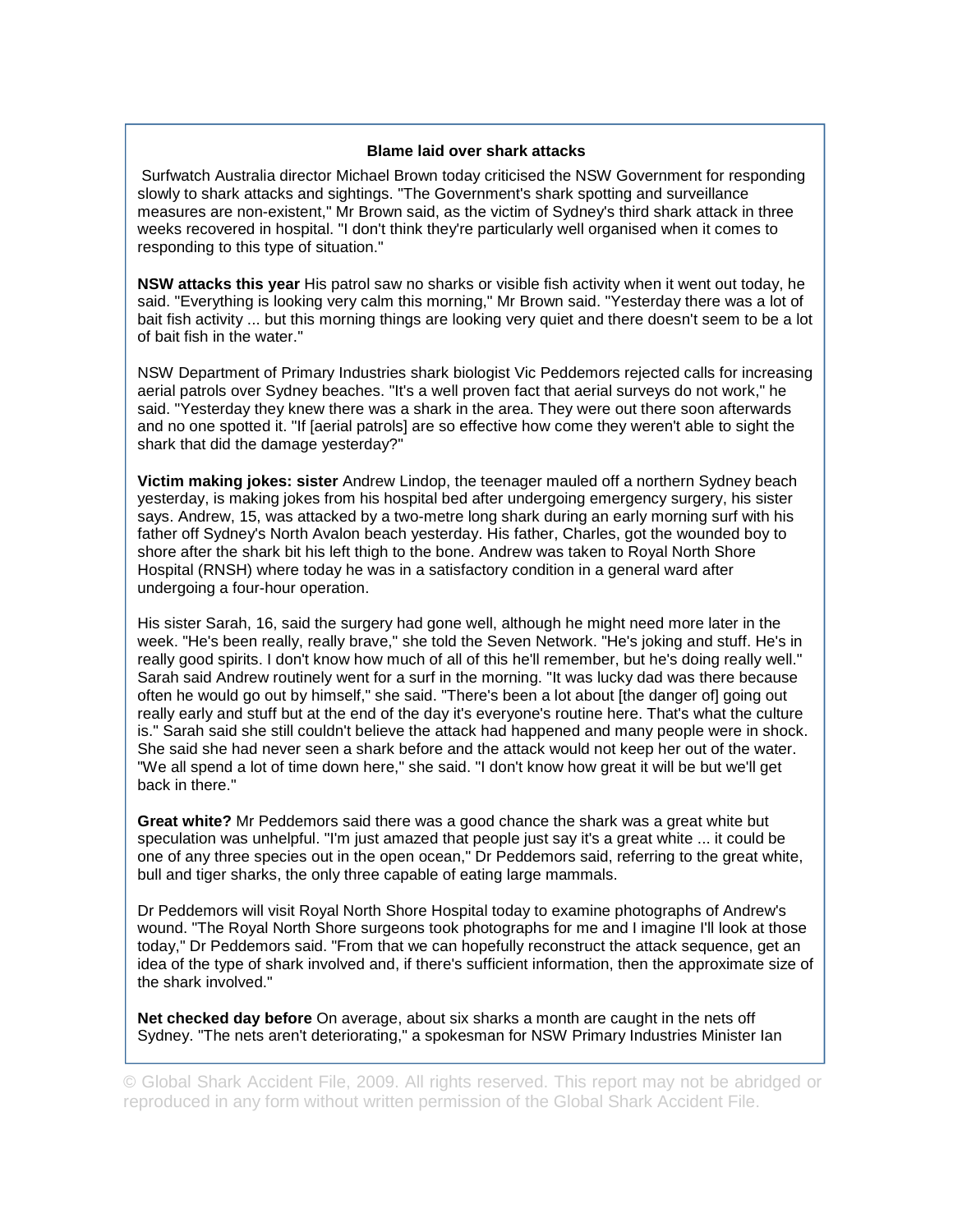Macdonald said. "The one at Avalon was checked the day before."

"I don't know how much of all of this he'll remember, but he's doing really well." Sarah said her brother routinely went for a surf in the morning, often by himself, and was lucky his dad had gone with him on Sunday. Immediately after the attack, Mr Lindop dragged his son from the water and off-duty surf club members helped care for him until paramedics arrived. "There's been a lot about (the danger of) going out really early and stuff but at the end of the day it's everyone's routine here, that's what the culture is," Sarah said.

The Environmental Protection Authority, which is analysing the bite, will release its findings within days, but it is expected to confirm a great white was the culprit.

Navy clearance diver Paul de Gelder lost a hand and a leg and was lucky to survive after being mauled by a 2.7-metre bull shark in Sydney Harbour on February 11. Just a day later, 33-year-old surfer Glenn Orgias was attacked at Bondi Beach by a 2.5-metre great white that shook him and nearly severed his left hand.

**SOURCE:** Georgina Robinson, Brisbane Times, March 2, 2009

#### **Shark attack victim keen to return to Samoa**

Andrew Lindop was barely out of surgery on Sunday, recovering from a shark attack at Avalon Beach, when he started planning a surfing trip to Samoa.

After a hour operation on Sunday afternoon to repair the bone-deep gashes on his left thigh, Andrew, 15, was released into the general wards of Royal North Shore Hospital and saw some of his year 10 classmates from St Augustine's College.

#### **Shark attack: surfers undeterred**

Two of his friends, Dylan Gagen and Nick Baker, said Andrew was back to his old self: telling jokes and talking about getting back into the surf. "He definitely wants to get back into surfing as soon as he can," Dylan said. "He's already been talking about his next trip to Samoa. He went a couple of months ago and was saying how much he wants to go back."

Although he was unsure how long it would take Andrew to be able to walk properly, Nick said he was coping with the attack mentally. "He'll be a bit nervous but knowing him, he'll keep going with it," he said. In a postcode where surfing is more a way of life than a hobby, Andrew's efforts in surviving the shark attack and getting to the shore have already earned him much respect.

Nick said that the small St Augustine's school community was preoccupied with the incident yesterday. "Everyone's thinking of him and everyone's asking how he is, but now he's all right I'm sure everyone will be pretty relieved," he said. "It was weird finding out about it, but everyone's been sending him text messages."

#### **SOURCE:** Samoa Observer,

http://www.samoaobserver.ws/index.php?view=article&id=5194%3Ashark-attack-victim- &option=com\_content&Itemid=66